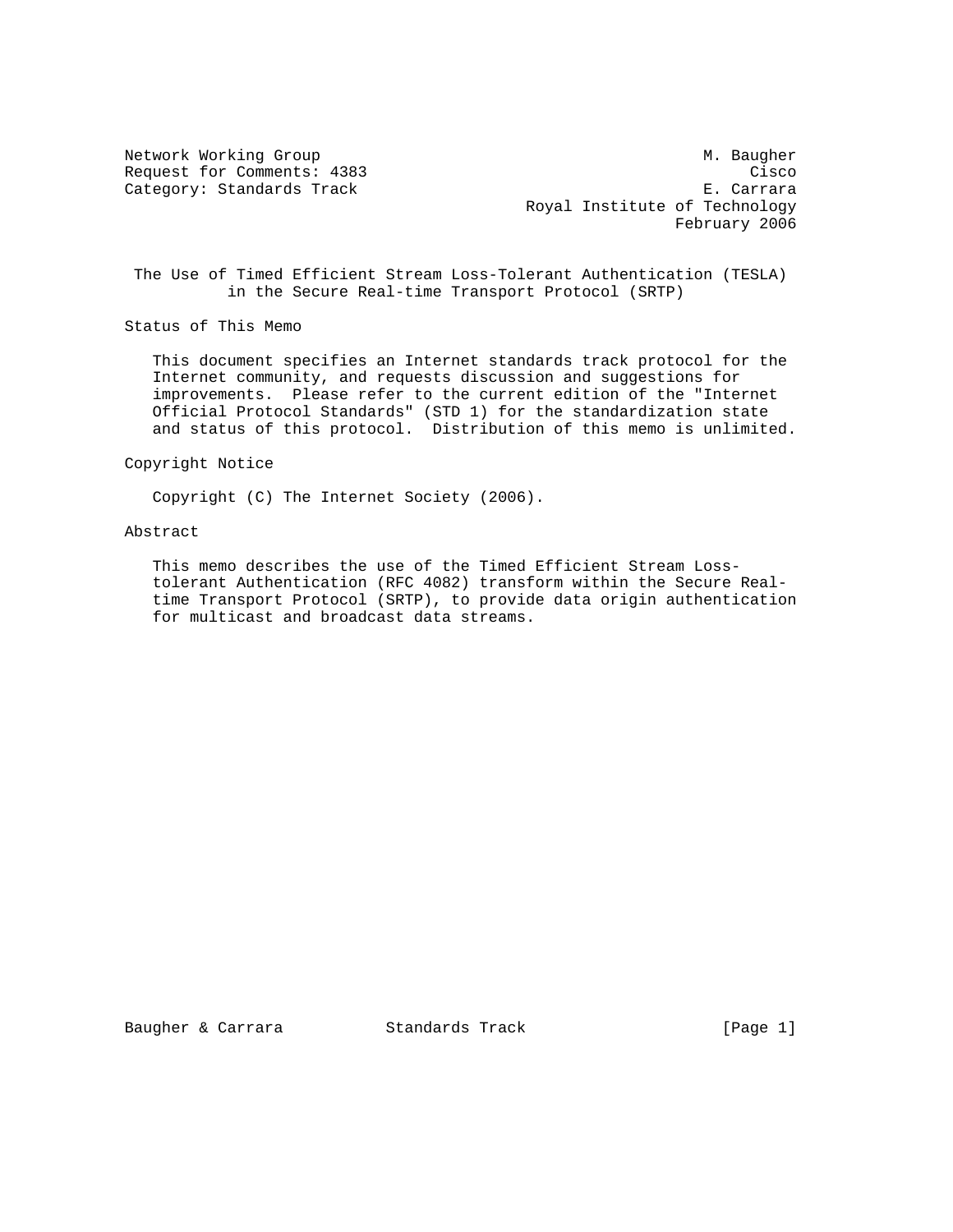Table of Contents

| $\mathcal{R}$ |                                                    |
|---------------|----------------------------------------------------|
|               |                                                    |
|               |                                                    |
|               | 4 2                                                |
|               | 4.3. Extension of the SRTP Cryptographic Context 7 |
|               |                                                    |
|               |                                                    |
|               |                                                    |
|               |                                                    |
|               |                                                    |
|               |                                                    |
|               | 5. TESLA Bootstrapping and Cleanup 14              |
| б.            |                                                    |
| $7$ .         |                                                    |
| 8.            |                                                    |
|               |                                                    |
|               |                                                    |
|               |                                                    |
|               |                                                    |

## 1. Introduction

 Multicast and broadcast communications introduce some new security challenges compared to unicast communication. Many multicast and broadcast applications need "data origin authentication" (DOA), or "source authentication", in order to guarantee that a received message had originated from a given source, and was not manipulated during the transmission. In unicast communication, a pairwise security association between one sender and one receiver can provide data origin authentication using symmetric-key cryptography (such as a message authentication code, MAC). When the communication is strictly pairwise, the sender and receiver agree upon a key that is known only to them.

 In groups, however, a key is shared among more than two members, and this symmetric-key approach does not guarantee data origin authentication. When there is a group security association [RFC4046] instead of a pairwise security association, any of the members can alter the packet and impersonate any other member. The MAC in this case only guarantees that the packet was not manipulated by an attacker outside the group (and hence not in possession of the group key), and that the packet was sent by a source within the group.

Baugher & Carrara Standards Track (Page 2)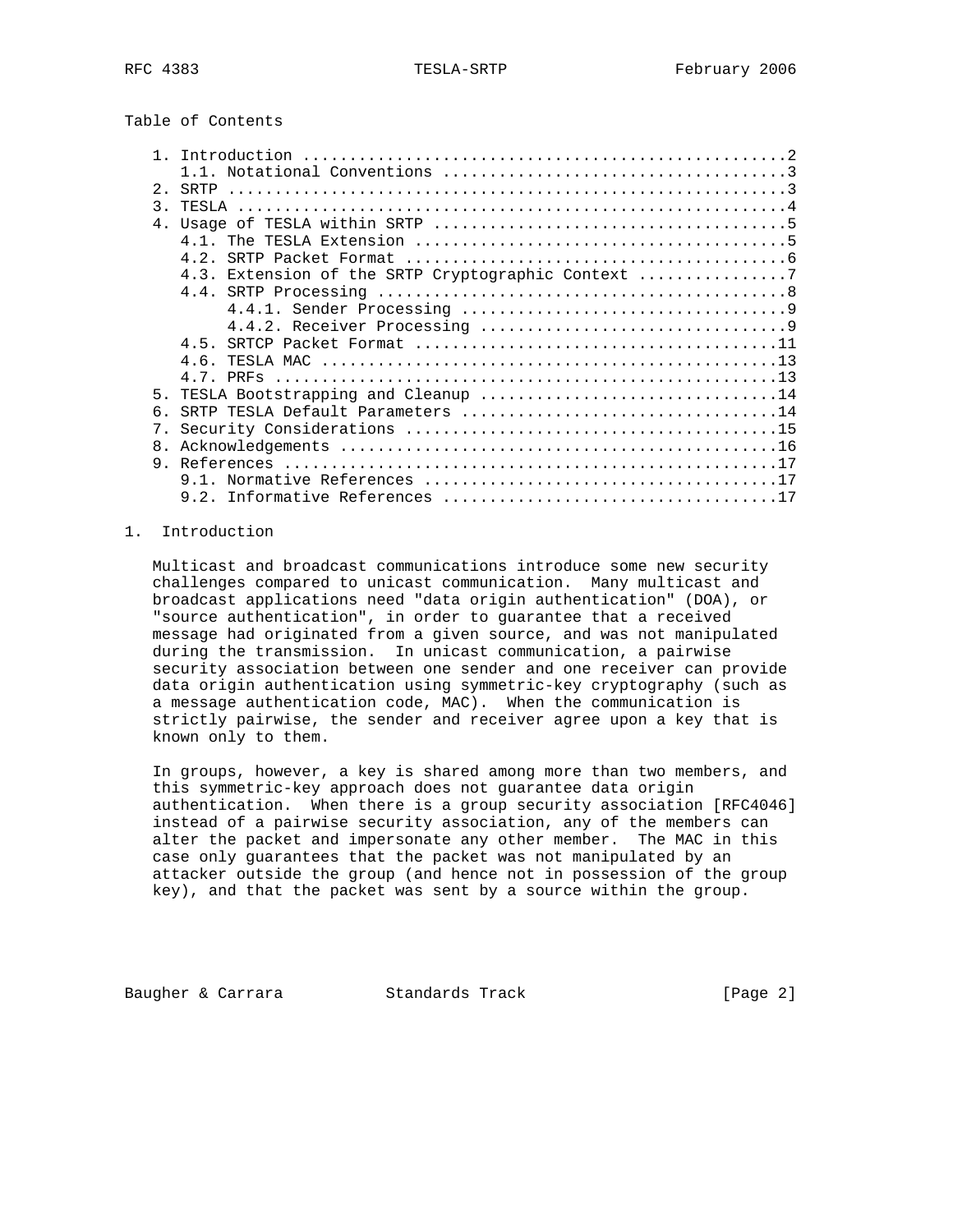Some applications cannot tolerate source ambiguity and need to identify the true sender from any other group member. A common way to solve the problem is by use of asymmetric cryptography, such as digital signatures. This method, unfortunately, suffers from high overhead in terms of time (to sign and verify) and bandwidth (to convey the signature in the packet).

 Several schemes have been proposed to provide efficient data origin authentication in multicast and broadcast scenarios. The Timed Efficient Stream Loss-tolerant Authentication (TESLA) is one such scheme.

 This memo specifies TESLA authentication for SRTP. SRTP TESLA can provide data origin authentication to RTP applications that use group security associations (such as multicast RTP applications) so long as receivers abide by the TESLA security invariants [RFC4082].

#### 1.1. Notational Conventions

 The keywords "MUST", "MUST NOT", "REQUIRED", "SHALL", "SHALL NOT", "SHOULD", "SHOULD NOT", "RECOMMENDED", "MAY", and "OPTIONAL" in this document are to be interpreted as described in [RFC2119].

 This specification assumes that the reader is familiar with both SRTP and TESLA. Few of their details are explained in this document, and the reader can find them in their respective specifications, [RFC3711] and [RFC4082]. This specification uses the same definitions as TESLA for common terms and assumes that the reader is familiar with the TESLA algorithms and protocols [RFC4082].

## 2. SRTP

 The Secure Real-time Transport Protocol (SRTP) [RFC3711] is a profile of RTP, which can provide confidentiality, message authentication, and replay protection to the RTP traffic and to the RTP control protocol, the Real-time Transport Control Protocol (RTCP). Note that the term "SRTP" may often be used to indicate SRTCP as well.

 SRTP is a framework that allows new security functions and new transforms to be added. SRTP currently does not define any mechanism to provide data origin authentication for group security associations. Fortunately, it is straightforward to add TESLA to the SRTP cryptographic framework.

 The TESLA extension to SRTP is defined in this specification, which assumes that the reader is familiar with the SRTP specification [RFC3711], its packet structure, and its processing rules. TESLA is

Baugher & Carrara Standards Track [Page 3]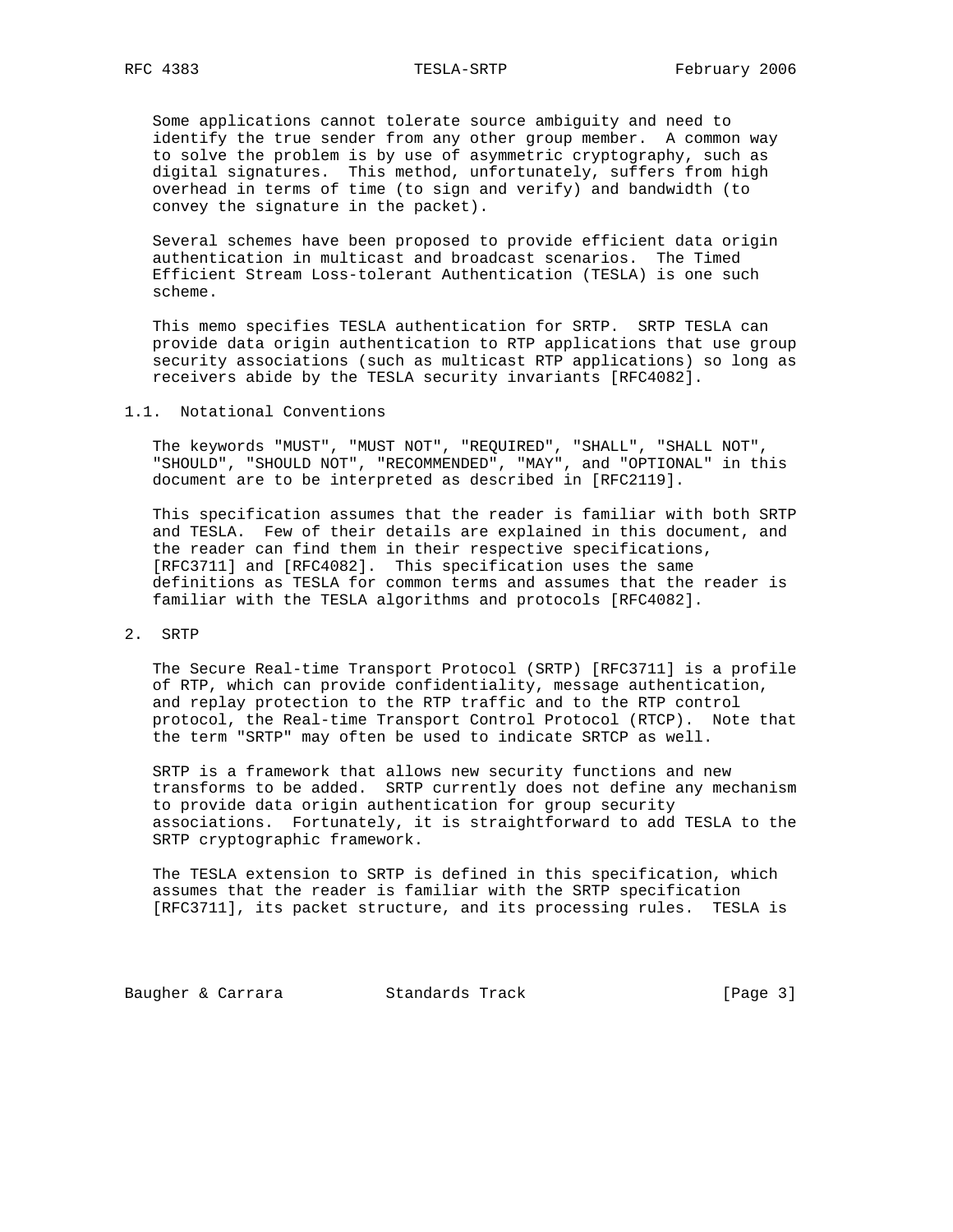an alternative message-authentication algorithm that authenticates messages from the source when a key is shared among two or more receivers.

3. TESLA

 TESLA provides delayed per-packet data authentication and is specified in [RFC4082].

 In addition to its SRTP data-packet definition given here, TESLA needs an initial synchronization protocol and initial bootstrapping procedure. The synchronization protocol allows the sender and the receiver to compare their clocks and determine an upper bound of the difference. The synchronization protocol is outside the scope of this document.

 TESLA also requires an initial bootstrapping procedure to exchange needed parameters and the initial commitment to the key chain [RFC4082]. For SRTP, it is assumed that the bootstrapping is performed out-of-band, possibly using the key management protocol that is exchanging the security parameters for SRTP, e.g., [RFC3547, RFC3830]. Initial bootstrapping of TESLA is outside the scope of this document.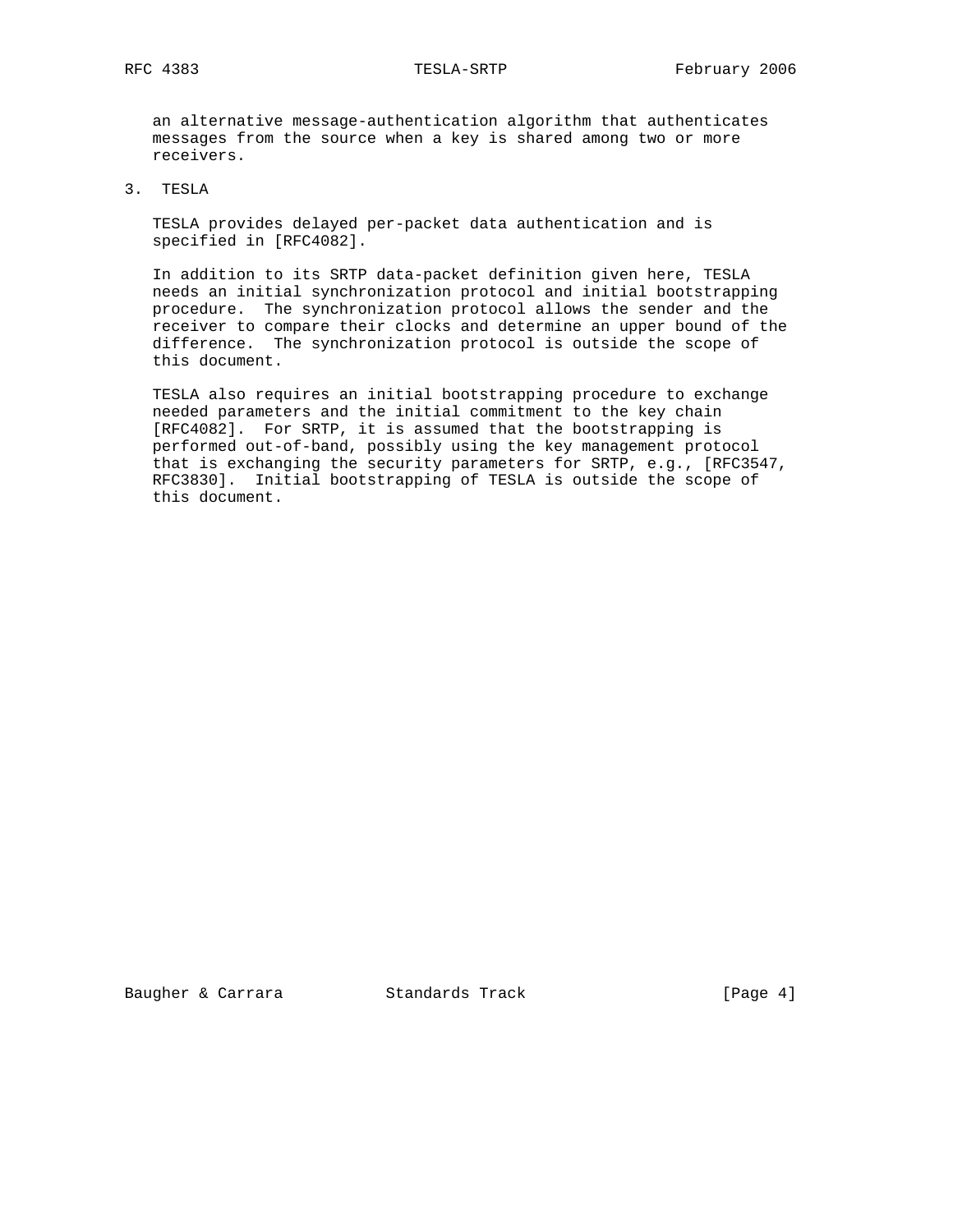# 4. Usage of TESLA within SRTP

 The present specification is an extension to the SRTP specification [RFC3711] and describes the use of TESLA with only a single key chain and delayed-authentication [RFC4082].

### 4.1. The TESLA Extension

 TESLA is an OPTIONAL authentication transform for SRTP. When used, TESLA adds the fields shown in Figure 1 per-packet. The fields added by TESLA are called "TESLA authentication extensions," whereas "authentication tag" or "integrity protection tag" indicate the normal SRTP integrity protection tag, when the SRTP master key is shared by more than two endpoints [RFC3711].

 0 1 2 3 4 5 6 7 8 9 0 1 2 3 4 5 6 7 8 9 0 1 2 3 4 5 6 7 8 9 0 1 +-+-+-+-+-+-+-+-+-+-+-+-+-+-+-+-+-+-+-+-+-+-+-+-+-+-+-+-+-+-+-+-+ | i | +-+-+-+-+-+-+-+-+-+-+-+-+-+-+-+-+-+-+-+-+-+-+-+-+-+-+-+-+-+-+-+-+ Disclosed Key +-+-+-+-+-+-+-+-+-+-+-+-+-+-+-+-+-+-+-+-+-+-+-+-+-+-+-+-+-+-+-+-+ TESLA MAC +-+-+-+-+-+-+-+-+-+-+-+-+-+-+-+-+-+-+-+-+-+-+-+-+-+-+-+-+-+-+-+-+

Figure 1. The "TESLA authentication extension".

i: 32 bit, MANDATORY

 Identifier of the time interval i, corresponding to the key K\_i, which is used to calculate the TESLA MAC of the current packet (and other packets sent in the current time interval i).

Disclosed Key: variable length, MANDATORY

The disclosed key  $(K_{-}(i-d))$ , which can be used to authenticate previous packets from earlier time intervals [RFC4082]. A Section 4.3 parameter establishes the size of this field.

 TESLA MAC (Message Authentication Code): variable length, MANDATORY The MAC computed using the key K'\_i (derived from K\_i) [RFC4082], which is disclosed in a subsequent packet (in the Disclosed Key field). The MAC coverage is defined in Section 4.6. A Section 4.3 parameter establishes the size of this field.

Baugher & Carrara Standards Track (Page 5)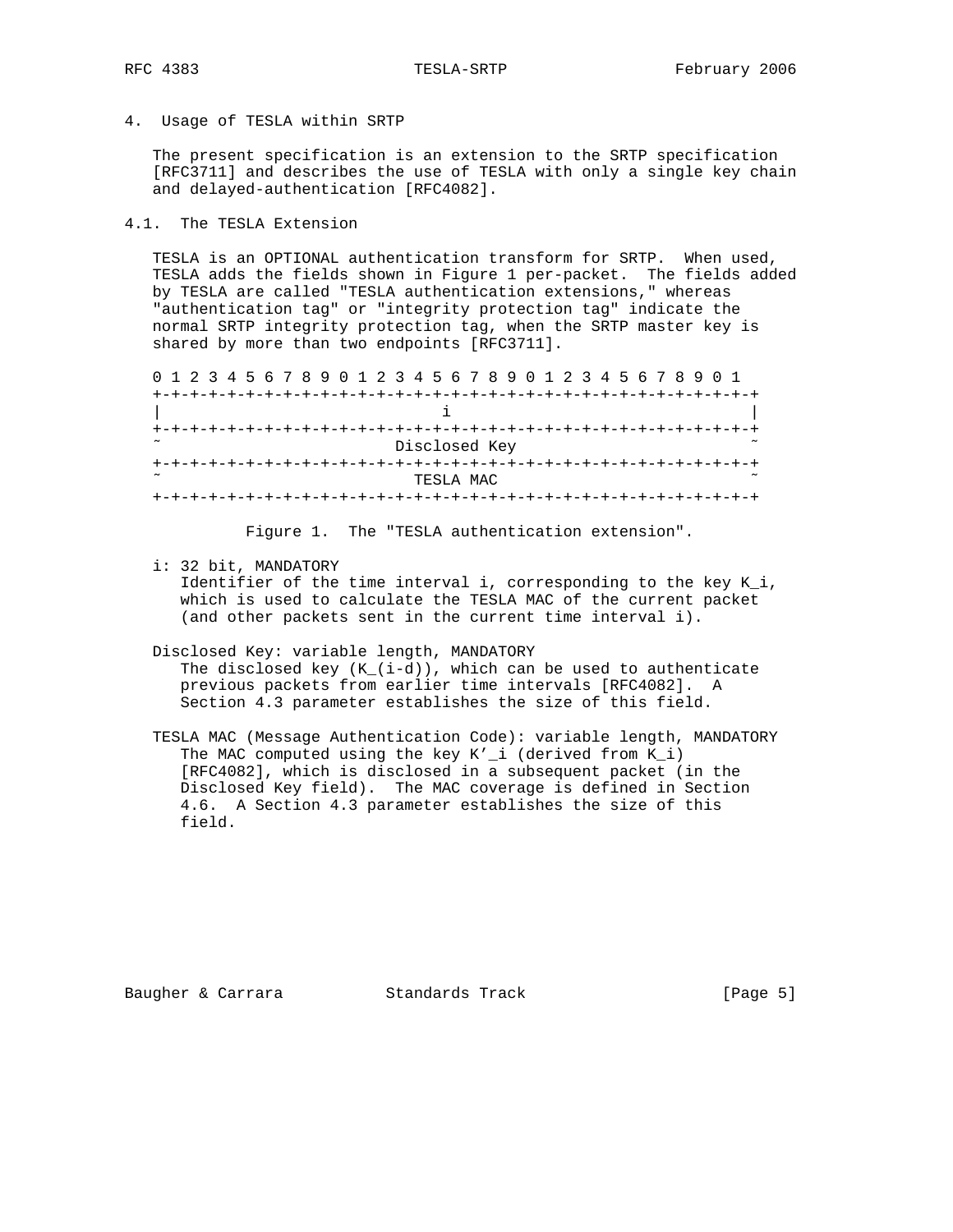## 4.2. SRTP Packet Format

 Figure 2 illustrates the format of the SRTP packet when TESLA is applied. When applied to RTP, the TESLA authentication extension SHALL be inserted before the (optional) SRTP MKI and (recommended) authentication tag (SRTP MAC).

 $0$  1 2 3 0 1 2 3 4 5 6 7 8 9 0 1 2 3 4 5 6 7 8 9 0 1 2 3 4 5 6 7 8 9 0 1 +-+-+-+-+-+-+-+-+-+-+-+-+-+-+-+-+-+-+-+-+-+-+-+-+-+-+-+-+-+-+-+-+<+<+  $|V=2|P|X|$  CC  $|M|$  PT  $|$  sequence number +-+-+-+-+-+-+-+-+-+-+-+-+-+-+-+-+-+-+-+-+-+-+-+-+-+-+-+-+-+-+-+-+ | | timestamp +-+-+-+-+-+-+-+-+-+-+-+-+-+-+-+-+-+-+-+-+-+-+-+-+-+-+-+-+-+-+-+-+ | | synchronization source (SSRC) identifier +=+=+=+=+=+=+=+=+=+=+=+=+=+=+=+=+=+=+=+=+=+=+=+=+=+=+=+=+=+=+=+=+ | | contributing source (CSRC) identifiers | .... | ... | ... | ... | ... | ... | ... | ... | ... | ... | ... | ... | ... | ... | ... | ... | ... | ... | ... | +-+-+-+-+-+-+-+-+-+-+-+-+-+-+-+-+-+-+-+-+-+-+-+-+-+-+-+-+-+-+-+-+ | | RTP extension (OPTIONAL) +>+-+-+-+-+-+-+-+-+-+-+-+-+-+-+-+-+-+-+-+-+-+-+-+-+-+-+-+-+-+-+-+-+ | | payload ... | | +-------------------------------+ | | | RTP padding | RTP pad count | | +>+-+-+-+-+-+-+-+-+-+-+-+-+-+-+-+-+-+-+-+-+-+-+-+-+-+-+-+-+-+-+-+-+<+ | | | i | | | | +-+-+-+-+-+-+-+-+-+-+-+-+-+-+-+-+-+-+-+-+-+-+-+-+-+-+-+-+-+-+-+-+ | | Disclosed Key | +-+-+-+-+-+-+-+-+-+-+-+-+-+-+-+-+-+-+-+-+-+-+-+-+-+-+-+-+-+-+-+-+ | | TESLA MAC | +-+-+-+-+-+-+-+-+-+-+-+-+-+-+-+-+-+-+-+-+-+-+-+-+-+-+-+-+-+-+-+-+<|-+ | ˜ MKI ˜ | | | +-+-+-+-+-+-+-+-+-+-+-+-+-+-+-+-+-+-+-+-+-+-+-+-+-+-+-+-+-+-+-+-+ | | | ˜ MAC ˜ | | | +-+-+-+-+-+-+-+-+-+-+-+-+-+-+-+-+-+-+-+-+-+-+-+-+-+-+-+-+-+-+-+-+ | | | | | +- Encrypted Portion TESLA Authenticated Portion ---+ | | Authenticated Portion ---+

Figure 2. The format of the SRTP packet when TESLA is applied.

 As in SRTP, the "Encrypted Portion" of an SRTP packet consists of the encryption of the RTP payload (including RTP padding when present) of the equivalent RTP packet.

Baugher & Carrara Standards Track [Page 6]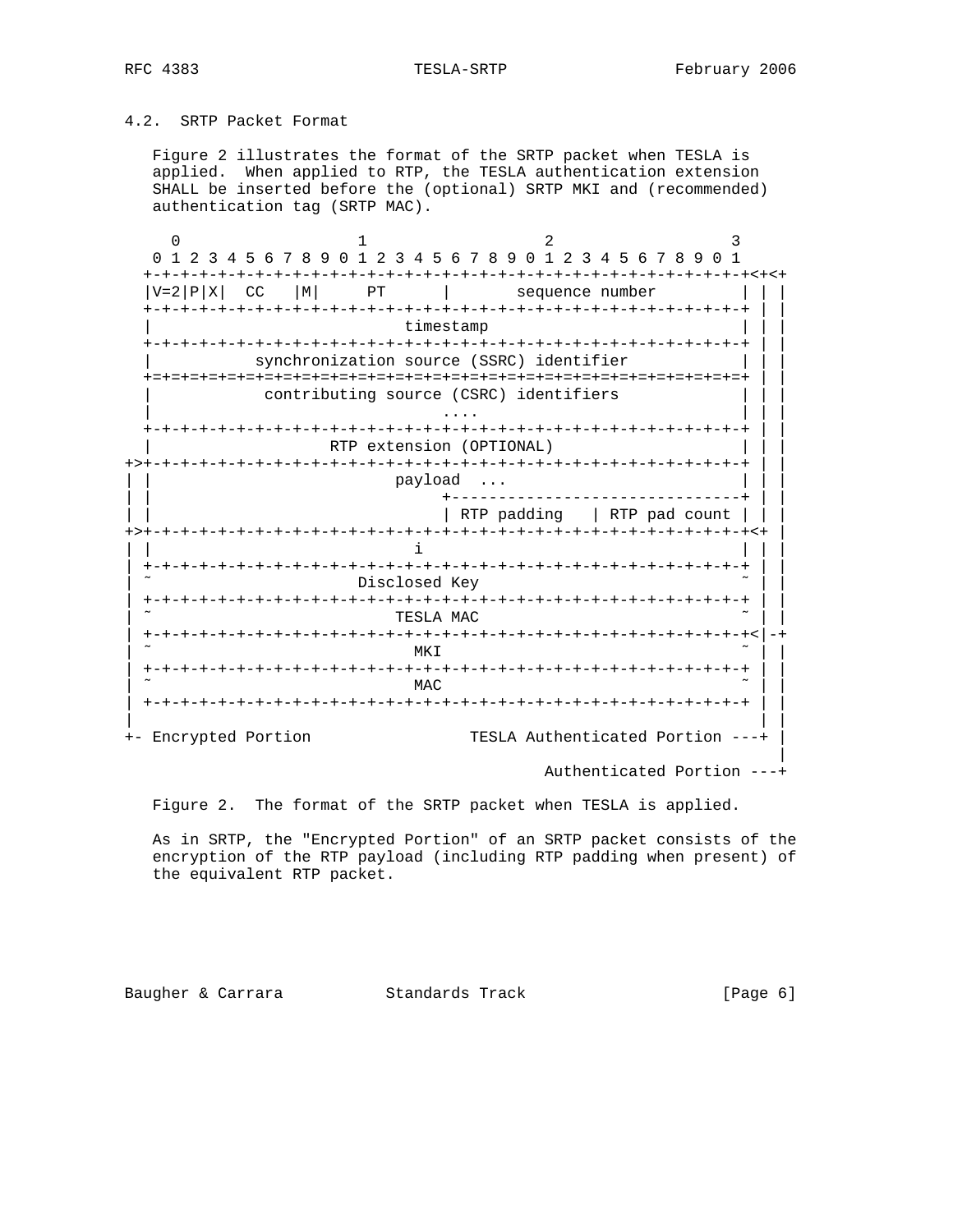The "Authenticated Portion" of an SRTP packet consists of the RTP header, the Encrypted Portion of the SRTP packet, and the TESLA authentication extension. Note that the definition is extended from [RFC3711] by the inclusion of the TESLA authentication extension.

 The "TESLA Authenticated Portion" of an SRTP packet consists of the RTP header and the Encrypted Portion of the SRTP packet. As shown in Figure 2, the SRTP MAC covers up to the MKI field but does not include the MKI. It is necessary for packet integrity that the SRTP-TESLA MAC tag be covered by the SRTP integrity check. SRTP does not cover the MKI field (because it does not need to be covered for SRTP packet integrity). In order to make the two tags (SRTP-TESLA MAC and SRTP-MAC) contiguous, we would need to redefine the SRTP specification to include the MKI in SRTP-MAC coverage. This change is impossible, so the MKI field separates the TESLA MAC from the SRTP MAC in the packet layout of Figure 2. This change to the packet format presents no problem to an implementation that supports the new SRTP-TESLA authentication transform.

 The lengths of the Disclosed Key and TESLA MAC fields are Section 4.3 parameters. As in SRTP, fields that follow the packet payload are not necessarily aligned on 32-bit boundaries.

4.3. Extension of the SRTP Cryptographic Context

 When TESLA is used, the definition of cryptographic context in Section 3.2 of SRTP SHALL include the following extensions.

Transform-Dependent Parameters

- 1. an identifier for the PRF (TESLA PRF), implementing the one-way function  $F(x)$  in TESLA (to derive the keys in the chain), and the one-way function  $F'(x)$  in TESLA (to derive the keys for the TESLA MAC, from the keys in the chain), e.g., to indicate HMAC-SHA1. See Section 6 for the default value.
- 2. a non-negative integer, n\_p, determining the length of the F output; i.e., the length of the keys in the chain (that is also the key disclosed in an SRTP packet). See Section 6 for the default value.
- 3. a non-negative integer, n\_f, determining the length of the output of F', i.e., of the key for the TESLA MAC. See Section 6 for the default value.
- 4. an identifier for the TESLA MAC that accepts the output of F'(x) as its key, e.g., to indicate HMAC-SHA1. See Section 6 for the default value.

Baugher & Carrara Standards Track [Page 7]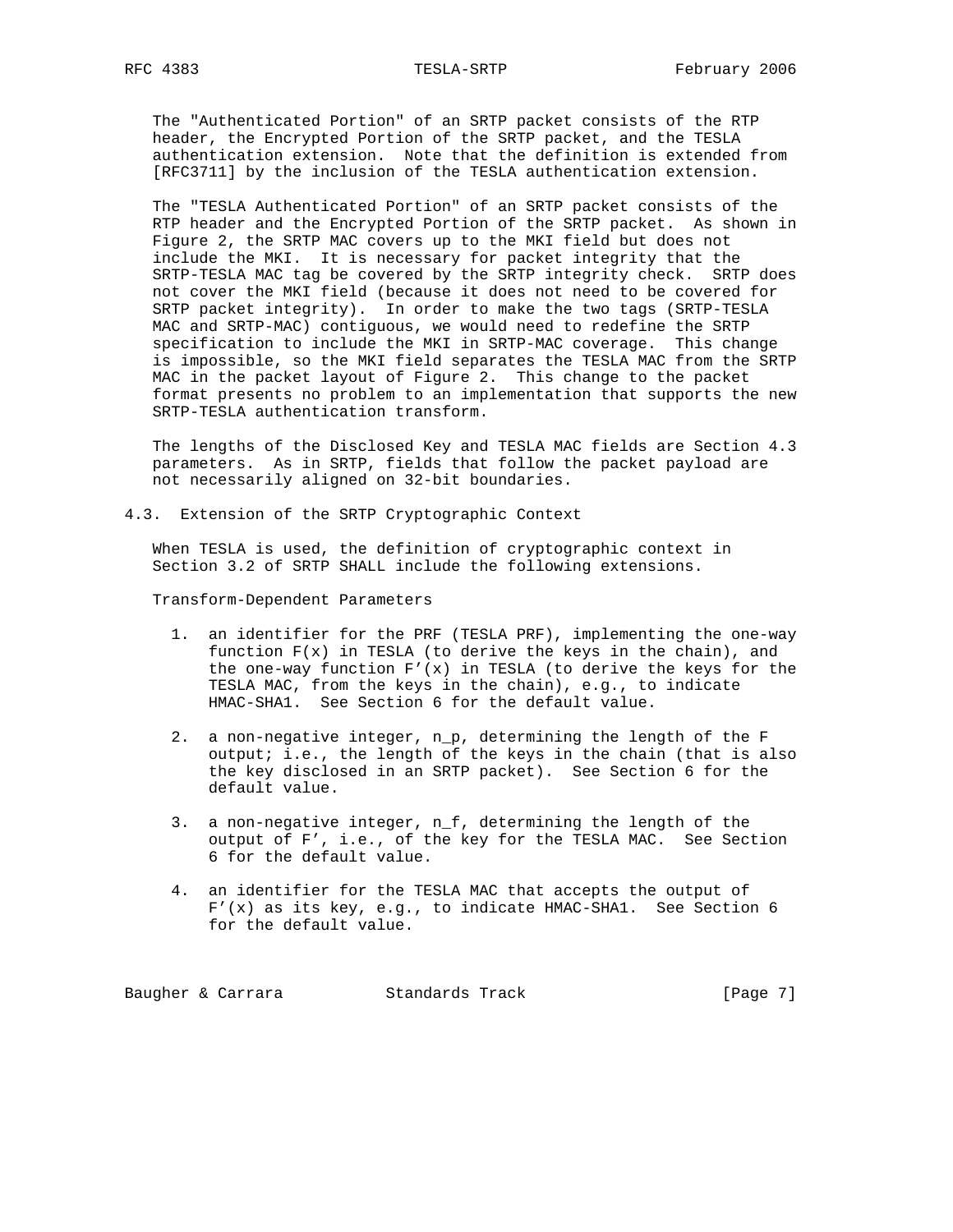- 5. a non-negative integer, n\_m, determining the length of the output of the TESLA MAC. See Section 6 for the default value.
- 6. the beginning of the session T\_0.
- 7. the interval duration T\_int (in msec).
- 8. the key disclosure delay d (in number of intervals).
- 9. the upper bound D\_t (in sec) on the lag of the receiver clock relative to the sender clock (this quantity has to be calculated by the peers out-of-band).
- 10. a non-negative integer,  $n_c$ , determining the length of the key chain, K\_0...K\_n-1 of [RFC4082] (see also Section 6 of this document), which is determined based upon the expected duration of the stream.
- 11. the initial key of the chain to which the sender has committed himself.

 $F(x)$  is used to compute a keychain of keys in SRTP TESLA, as defined in Section 6. Also according to TESLA,  $F'(x)$  computes a TESLA MAC key with inputs as defined in Section 6.

 Section 6 of this document defines the default values for the transform-specific TESLA parameters.

4.4. SRTP Processing

 The SRTP packet processing is described in Section 3.3 of the SRTP specification [RFC3711]. The use of TESLA slightly changes the processing, as the SRTP MAC is checked upon packet arrival for DoS prevention, but the current packet is not TESLA-authenticated. Each packet is buffered until a subsequent packet discloses its TESLA key. The TESLA verification itself consists of some steps, such as tests of TESLA security invariants, that are described in Sections 3.5-3.7 of [RFC4082]. The words "TESLA computation" and "TESLA verification" hereby imply all those steps, which are not all spelled out in the following. In particular, notice that the TESLA verification implies checking the safety condition (Section 3.5 of [RFC4082]).

 As pointed out in [RFC4082], if the packet is deemed "unsafe", then the receiver considers the packet unauthenticated. It should discard unsafe packets, but, at its own risk, it may choose to use them unverified. Hence, if the safe condition does not hold, it is RECOMMENDED to discard the packet and log the event.

Baugher & Carrara Standards Track (Page 8)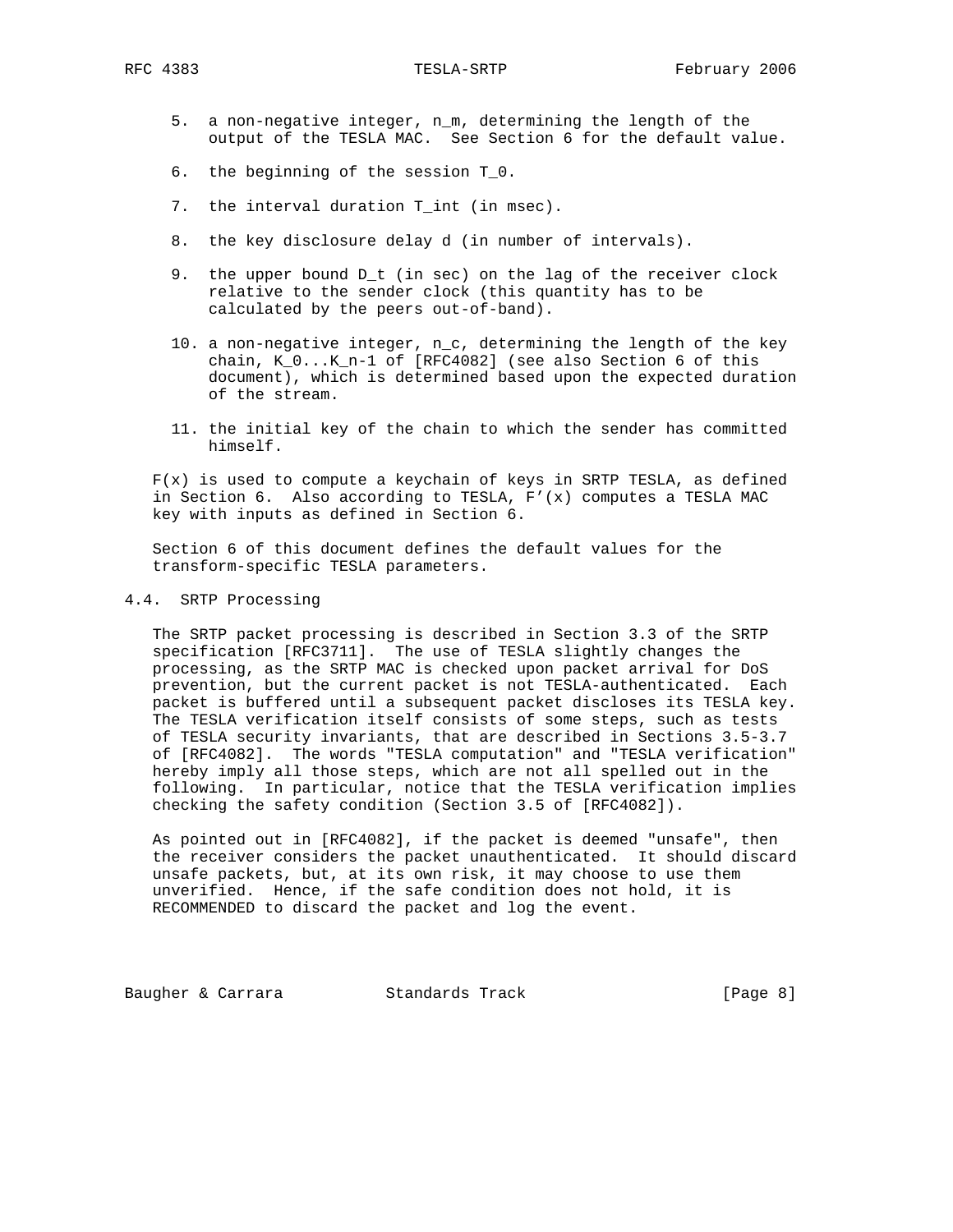#### 4.4.1. Sender Processing

 The sender processing is as described in Section 3.3 of [RFC3711], up to step 5, inclusive. After that, the following process is followed:

- 6. When TESLA is applied, identify the key in the TESLA chain to be used in the current time interval, and the TESLA MAC key derived from it. Execute the TESLA computation to obtain the TESLA authentication extension for the current packet, by appending the current interval identifier (as i field), the disclosed key of the chain for the previous disclosure interval (i.e., the key for interval i is disclosed in interval i+d), and the TESLA MAC under the current key from the chain. This step uses the related TESLA parameters from the crypto context as for Step 4.
- 7. If the MKI indicator in the SRTP crypto context is set to one, append the MKI to the packet.
- 8. When TESLA is applied, and if the SRTP authentication (external tag) is required (for DoS), compute the authentication tag as described in step 7 of Section 3.3 of the SRTP specification, but with coverage as defined in this specification (see Section 4.6).
- 9. If necessary, update the rollover counter (step 8 in Section 3.3 of [RFC3711]).
- 4.4.2. Receiver Processing

 The receiver processing is as described in Section 3.3 of [RFC3711], up to step 4, inclusive.

 To authenticate and replay-protect the current packet, the processing is as follows:

 First, check if the packet has been replayed (as per Section 3.3 of [RFC3711]). Note, however, that the SRTP replay list contains SRTP indices of recently received packets that have been authenticated by TESLA (i.e., replay list updates MUST NOT be based on SRTP MAC). If the packet is judged to be replayed, then the packet MUST be discarded, and the event SHOULD be logged.

 Next, perform verification of the SRTP integrity protection tag (not the TESLA MAC), if present, using the rollover counter from the current packet, the authentication algorithm indicated in the cryptographic context, and the session authentication key. If the verification is unsuccessful, the packet MUST be discarded from further processing, and the event SHOULD be logged.

Baugher & Carrara Standards Track (Page 9)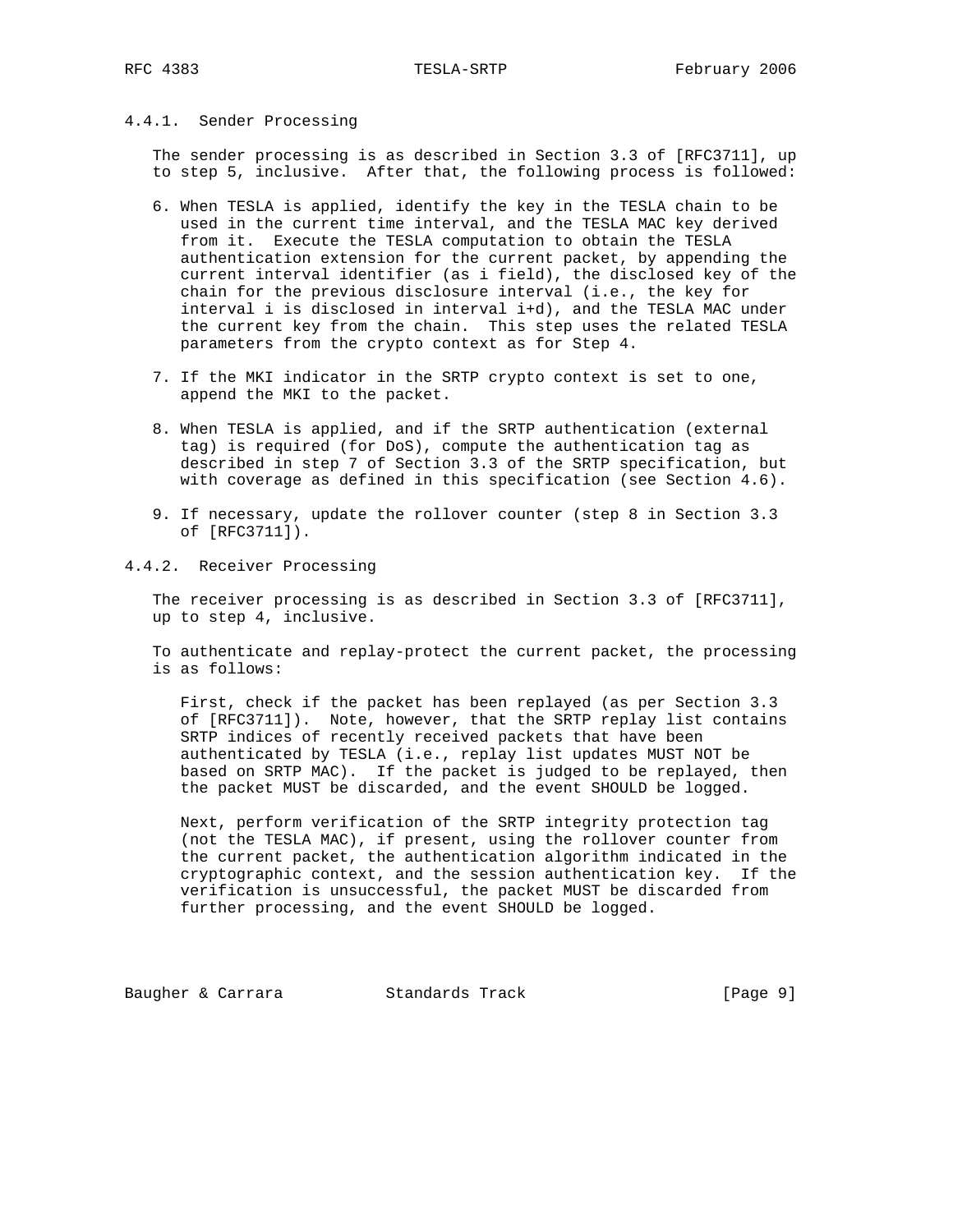If the verification is successful, remove and store the MKI (if present) and authentication tag fields from the packet. The packet is buffered, awaiting disclosure of the TESLA key in a subsequent packet.

 TESLA authentication is performed on a packet when the key is disclosed in a subsequent packet. Recall that a key for interval i is disclosed during interval i+d, i.e., the same key is disclosed in packets sent over d intervals of length t\_int. If the interval identifier i from the packet (Section 4.1) has advanced more than d intervals from the highest value of i that has been received, then packets have been lost, and one or more keys MUST be computed as described in Section 3.2, second paragraph, of the TESLA specification [RFC4082]. The computation is performed recursively for all disclosed keys that have been lost, from the newly-received interval to the last-received interval.

 When a newly-disclosed key is received or computed, perform the TESLA verification of the packet using the rollover counter from the packet, the TESLA security parameters from the cryptographic context, and the disclosed key. If the verification is unsuccessful, the packet MUST be discarded from further processing, and the event SHOULD be logged. If the TESLA verification is successful, remove the TESLA authentication extension from the packet.

To decrypt the current packet, the processing is as follows:

 Decrypt the Encrypted Portion of the packet, using the decryption algorithm indicated in the cryptographic context, the session encryption key, and salt (if used) found in Step 4 with the index from Step 2.

 (Note that the order of decryption and TESLA verification is not mandated. It is RECOMMENDED that the TESLA verification be performed before decryption. TESLA application designers might choose to implement optimistic processing techniques such as notification of TESLA verification results after decryption or even after plaintext processing. Optimistic verification is beyond the scope of this document.)

 Update the rollover counter and highest sequence number, s\_l, in the cryptographic context, using the packet index estimated in Step 2. If replay protection is provided, also update the Replay List (i.e., the Replay List is updated after the TESLA authentication is successfully verified).

Baugher & Carrara Standards Track [Page 10]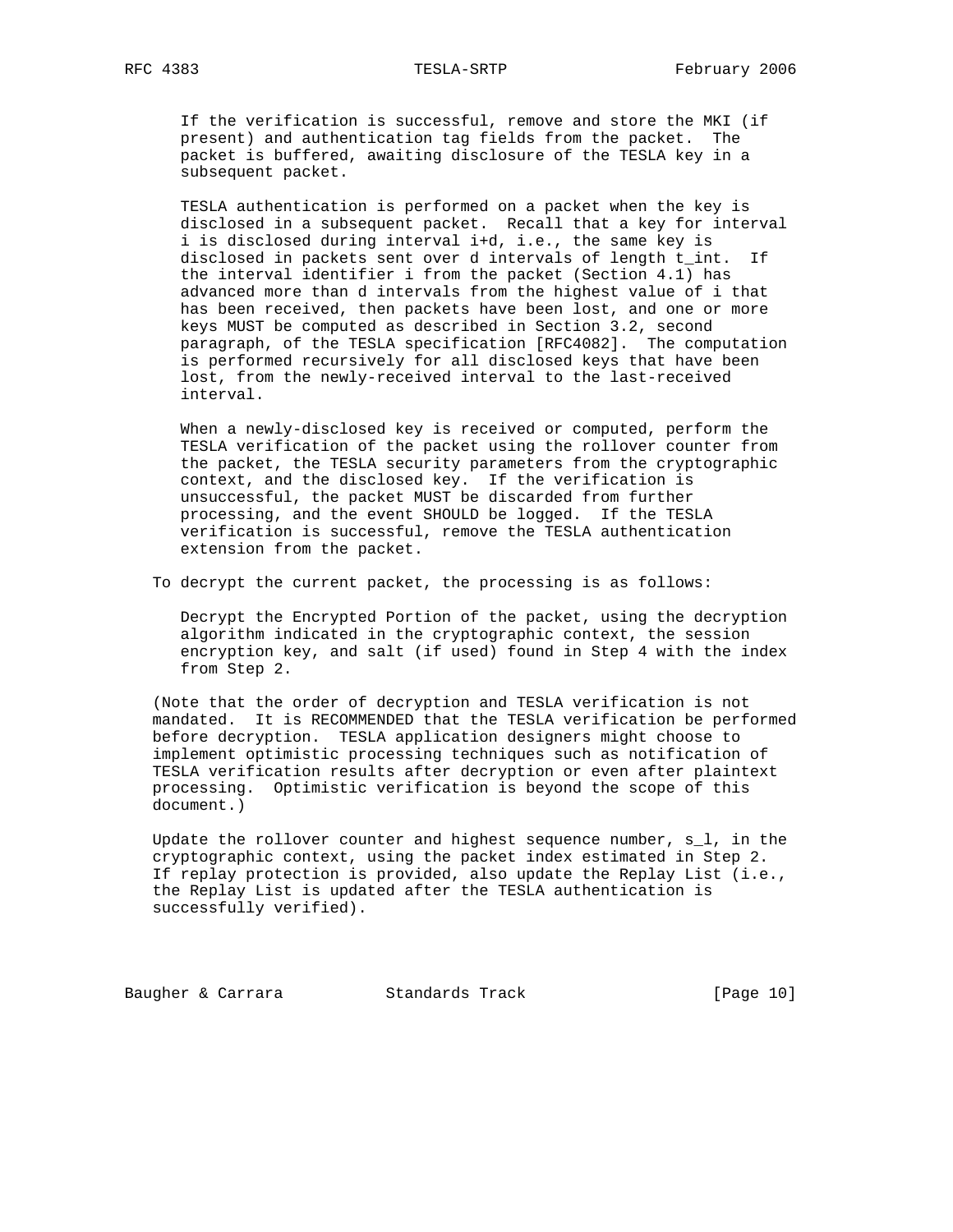## 4.5. SRTCP Packet Format

 Figure 3 illustrates the format of the SRTCP packet when TESLA is applied. The TESLA authentication extension SHALL be inserted before the MKI and authentication tag. Recall from [RFC3711] that in SRTCP the MKI is OPTIONAL, while the E-bit, the SRTCP index, and the authentication tag are MANDATORY. This means that the SRTP (external) MAC is MANDATORY also when TESLA is used.

 As in SRTP, the "Encrypted Portion" of an SRTCP packet consists of the encryption of the RTCP payload of the equivalent compound RTCP packet, from the first RTCP packet, i.e., from the ninth (9) byte to the end of the compound packet.

 The "Authenticated Portion" of an SRTCP packet consists of the entire equivalent (eventually compound) RTCP packet, the E flag, the SRTCP index (after any encryption has been applied to the payload), and the TESLA extension. Note that the definition is extended from [RFC3711] by the inclusion of the TESLA authentication extension.

 We define the "TESLA Authenticated Portion" of an SRTCP packet as consisting of the RTCP header (first 8 bytes) and the Encrypted Portion of the SRTCP packet.

 Processing of an SRTCP packets is similar to the SRTP processing (Section 4.3), but there are SRTCP-specific changes described in Section 3.4 of the SRTP specification [RFC3711] and in Section 4.6 of this memo.

Baugher & Carrara Standards Track [Page 11]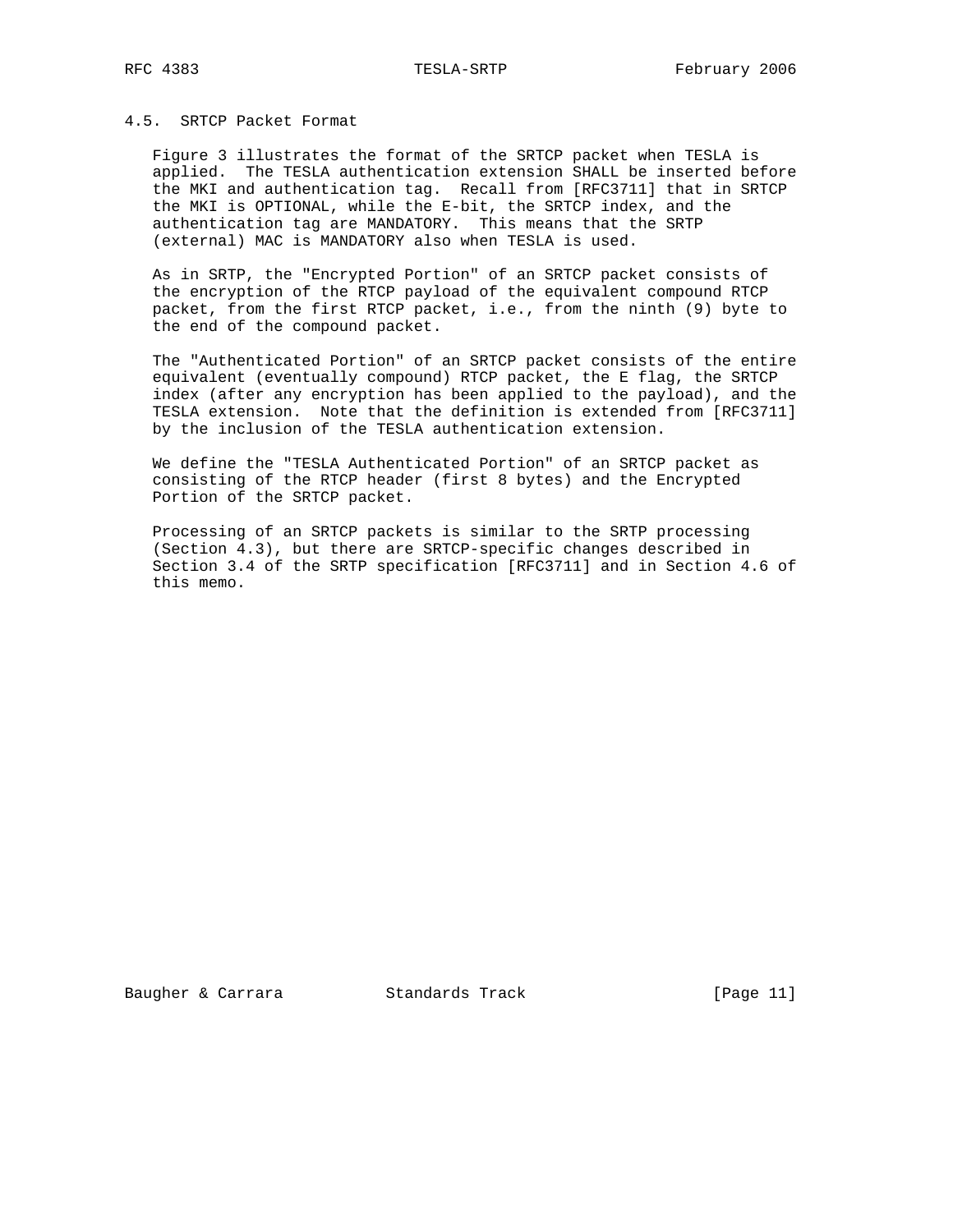| 4383<br>RFC |  |  |
|-------------|--|--|
|-------------|--|--|

| $\left($<br>0<br>1 2 3 4 5 6    |                                                       | 7890123456789012345678901          | <b>-+-+-+-+-+-+-+-+&lt;+&lt;+</b> |
|---------------------------------|-------------------------------------------------------|------------------------------------|-----------------------------------|
| +-+-+-+-+-+-+<br>$V=2 P $<br>RC | -+-+-+-+-+-+-+-+-+-+-+-+-+-+-+-+-+-+-+<br>PT=SR or RR | length                             |                                   |
|                                 | SSRC of sender                                        |                                    |                                   |
|                                 | sender info                                           |                                    |                                   |
|                                 | report block 1                                        |                                    |                                   |
|                                 | report block 2                                        |                                    |                                   |
|                                 |                                                       |                                    |                                   |
| $V=2 P $<br>SC                  | $PT = SDES = 202$<br>SSRC/CSRC 1                      | length                             |                                   |
|                                 | SDES items                                            |                                    |                                   |
|                                 |                                                       |                                    |                                   |
| Е                               | SRTCP index                                           |                                    |                                   |
|                                 |                                                       |                                    |                                   |
|                                 | Disclosed Key                                         |                                    |                                   |
|                                 | TESLA MAC                                             |                                    |                                   |
|                                 | SRTCP MKI                                             |                                    |                                   |
|                                 | authentication tag                                    |                                    |                                   |
| Encrypted Portion               |                                                       | TESLA Authenticated Portion -----+ |                                   |
|                                 |                                                       | Authenticated Portion              |                                   |

Figure 3. The format of the SRTCP packet when TESLA is applied.

Note that when additional fields are added to a packet, it will increase the packet size and thus the RTCP average packet size.

Baugher & Carrara Standards Track

[Page 12]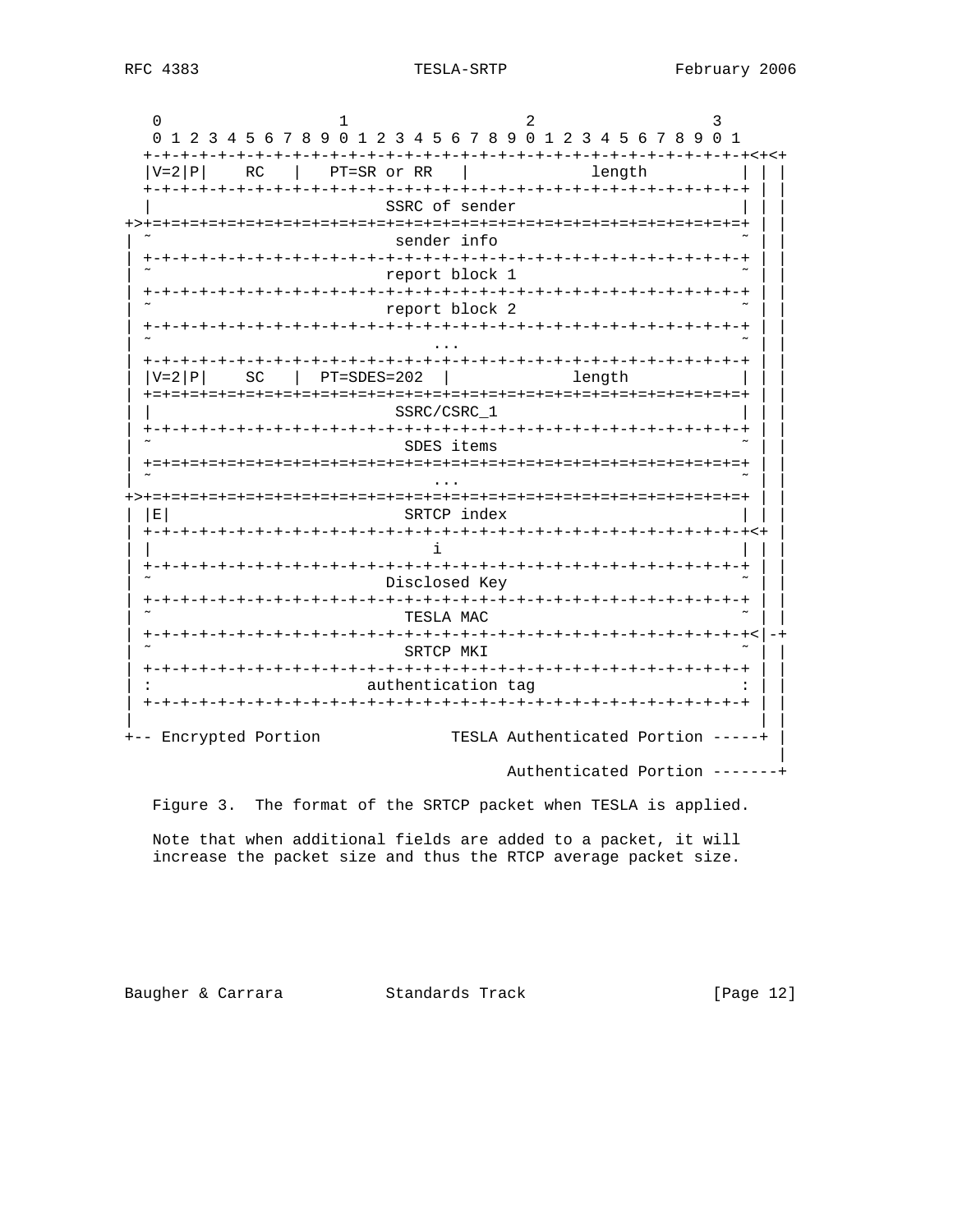## 4.6. TESLA MAC

 Let M' denote packet data to be TESLA-authenticated. In the case of SRTP, M' SHALL consist of the SRTP TESLA Authenticated Portion (RTP header and SRTP Encrypted Portion; see Figure 2) of the packet concatenated with the rollover counter (ROC) of the same packet:

M' = ROC || TESLA Authenticated Portion.

 In the case of SRTCP, M' SHALL consist of the SRTCP TESLA Authenticated Portion only (RTCP header and SRTCP Encrypted Portion).

 The normal authentication tag (OPTIONAL for SRTP, MANDATORY for SRTCP) SHALL be applied with the same coverage as specified in [RFC3711]. That is:

- for SRTP: Authenticated Portion || ROC (with the extended definition of SRTP Authentication Portion as in Section 4.2).
- for SRTCP: Authenticated Portion (with the extended definition of SRTCP Authentication Portion as in Section 4.2).

 The predefined authentication transform in SRTP, HMAC-SHA1 [RFC2104], is also used to generate the TESLA MAC. For SRTP (and respectively for SRTCP), the HMAC SHALL be applied to the key in the TESLA chain corresponding to a particular time interval, and to M' as specified above. The HMAC output SHALL then be truncated to the n\_m left-most bits. Default values are in Section 6.

 As with SRTP, the predefined HMAC-SHA1 authentication algorithm MAY be replaced with an alternative algorithm that is specified in a future Internet RFC.

#### 4.7. PRFs

TESLA requires a pseudo-random function (PRF) to implement

- \* one one-way function  $F(x)$  to derive the key chain, and
- \* one one-way function F'(x) to derive (from each key of the chain) the key that is actually used to calculate the TESLA MAC.

 When TESLA is used within SRTP, the default choice of the PRF SHALL be HMAC-SHA1. Default values are in Section 6.

 Other PRFs can be chosen, and their use SHALL follow the common guidelines in [RFC3711] when adding new security parameters.

Baugher & Carrara Standards Track [Page 13]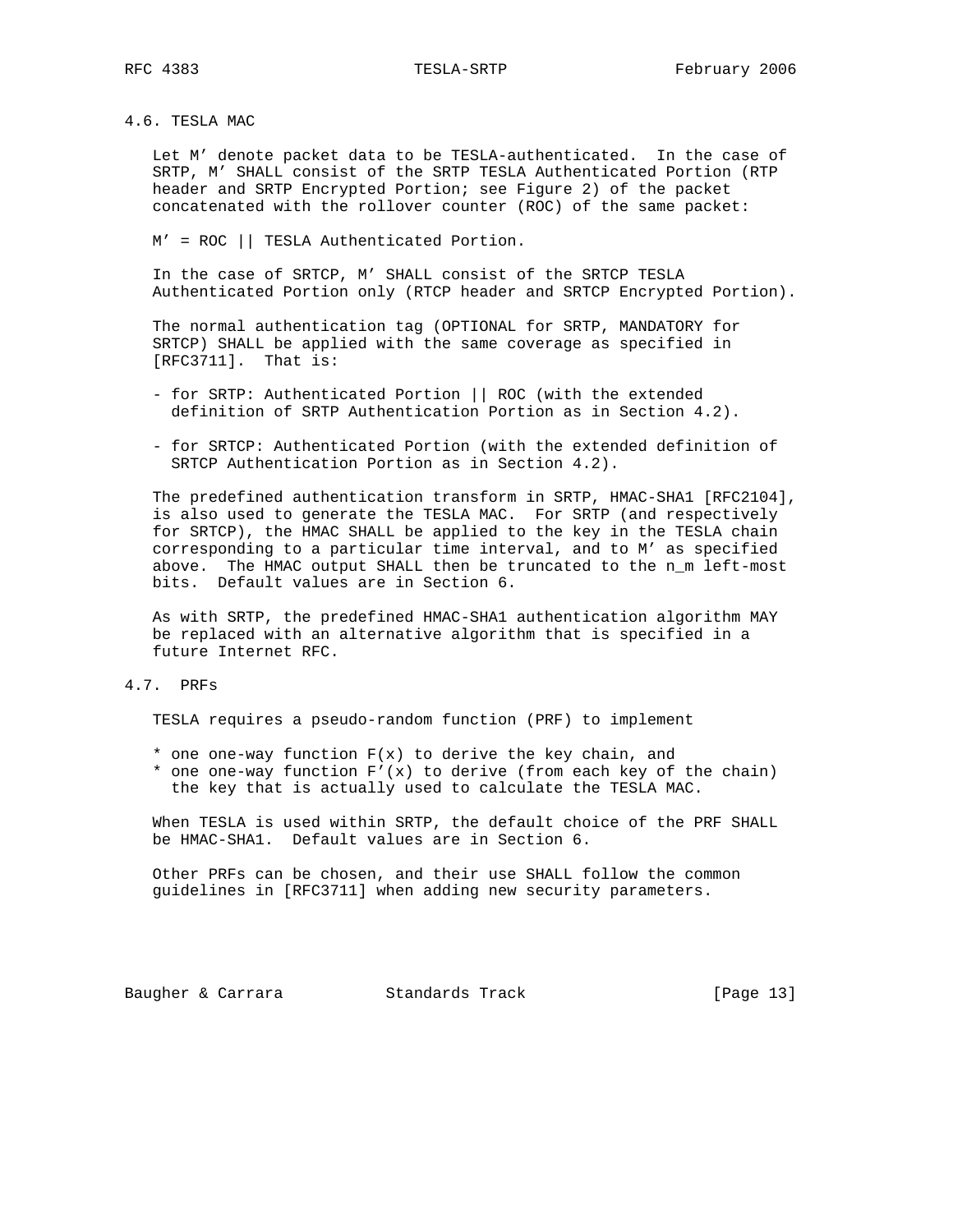#### 5. TESLA Bootstrapping and Cleanup

 The extensions to the SRTP cryptographic context include a set of TESLA parameters that are listed in Section 4.3 of this document. Furthermore, TESLA MUST be bootstrapped at session setup (for the parameter exchange and the initial key commitment) through a regular data authentication system (a digital signature algorithm is RECOMMENDED). Key management procedures can take care of this bootstrapping prior to the commencement of an SRTP session where TESLA authentication is used. The bootstrapping mechanism is out of scope for this document (it could, for example, be part of the key management protocol).

 A critical factor for the security of TESLA is that the sender and receiver need to be loosely synchronized. TESLA requires a bound on clock drift to be known (D\_t). Use of TESLA in SRTP assumes that the time synchronization is guaranteed by out-of-band schemes (e.g., key management). That is, it is not in the scope of SRTP.

 It also should be noted that TESLA has some reliability requirements in that a key is disclosed for a packet in a subsequent packet, which can get lost. Since a key in a lost packet can be derived from a future packet, TESLA is robust to packet loss. This key stream stops, however, when the key-bearing data stream packets stop at the conclusion of the RTP session. To avoid this nasty boundary condition, send null packets with TESLA keys for one entire key disclosure period following the interval in which the stream ceases: Null packets SHOULD be sent for d intervals of duration t\_int (items 8 and 9 of Section 4.3). The rate of null packets SHOULD be the average rate of the session media stream.

6. SRTP TESLA Default Parameters

 Key management procedures establish SRTP TESLA operating parameters, which are listed in Section 4.3 of this document. The operating parameters appear in the SRTP cryptographic context and have the default values that are described in this section. In the future, an Internet RFC MAY define alternative settings for SRTP TESLA that are different than those specified here. In particular, note that the settings defined in this memo can have a large impact on bandwidth, as they add 38 bytes to each packet (when the field length values are the default ones). For certain applications, this overhead may represent more than a 50% increase in packet size. Alternative settings might seek to reduce the number and length of various TESLA fields and outputs. No such optimizations are considered in this memo.

Baugher & Carrara Standards Track [Page 14]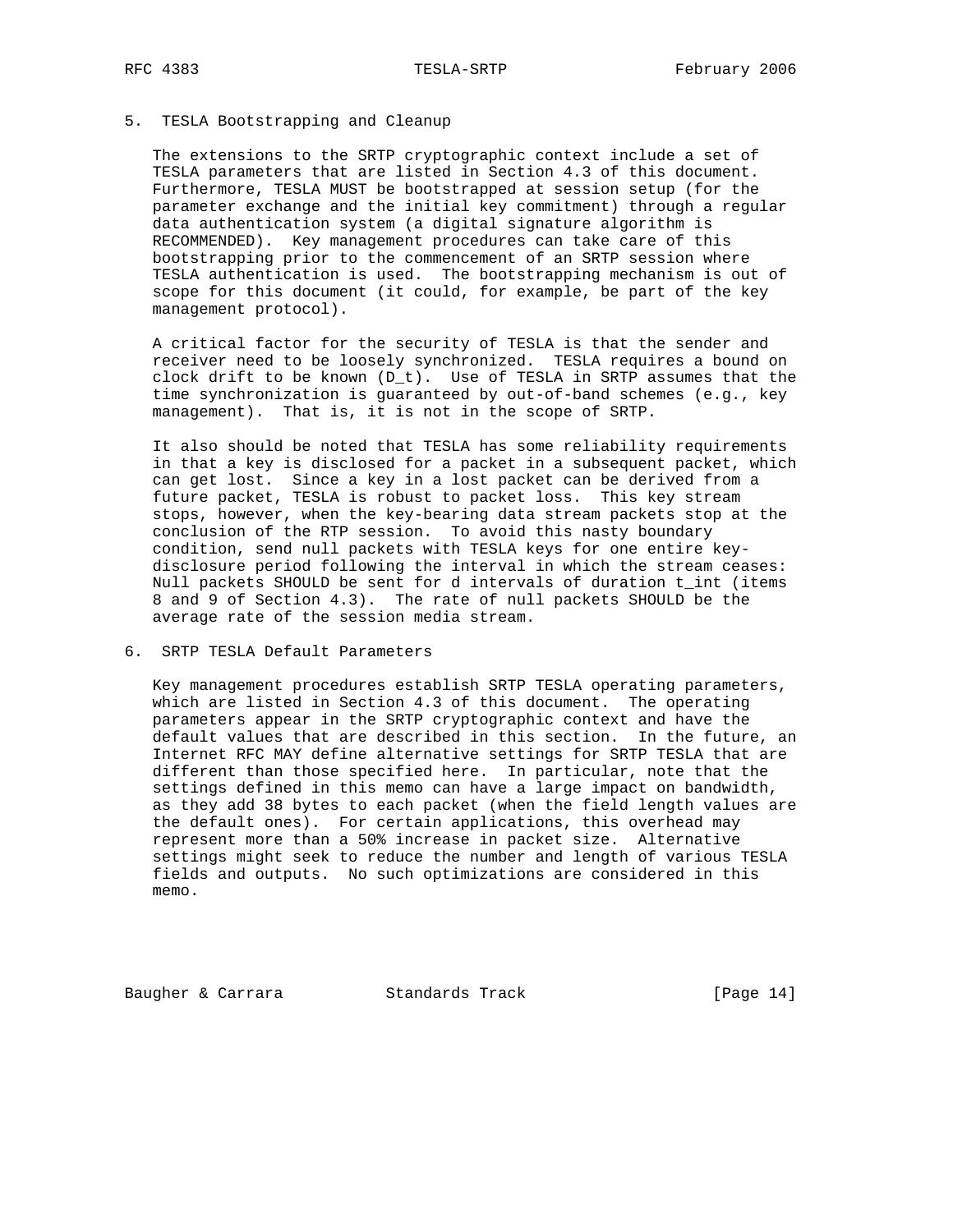It is RECOMMENDED that the SRTP MAC be truncated to 32 bits, since the SRTP MAC provides only group authentication and serves only as protection against external DoS.

 The default values for the security parameters are listed in the following table.

| Parameter                         | Mandatory-to-support | Default   |
|-----------------------------------|----------------------|-----------|
|                                   |                      |           |
| TESLA PRF                         | HMAC-SHA1            | HMAC-SHA1 |
| BIT-OUTPUT LENGTH n p             | 160                  | 160       |
| BIT-OUTPUT LENGTH n f             | 160                  | 160       |
| TESLA MAC                         | HMAC-SHA1            | HMAC-SHA1 |
| (TRUNCATED) BIT-OUTPUT LENGTH n m | 80                   | 80        |

 As shown above, TESLA implementations MUST support HMAC-SHA1 [RFC2104] for the TESLA MAC and the TESLA PRF. The TESLA keychain generator is recursively defined as follows [RFC4082].

 $K_i = HMAC_SHA1(K_{i+1}, 0), i=0..N-1$ 

where N-1=n\_c from the cryptographic context.

The TESLA MAC key generator is defined as follows [RFC4082].

 $K'$ \_i=HMAC\_SHA1( $K_i, 1$ )

 The TESLA MAC uses a truncated output of ten bytes [RFC2104] and is defined as follows.

HMAC\_SHA1(K'\_i, M')

where M' is as specified in Section 4.6.

7. Security Considerations

 Denial of Service (DoS) attacks on delayed authentication are discussed in [PCST]. TESLA requires receiver buffering before authentication; therefore, the receiver can suffer a denial of service attack due to a flood of bogus packets. To address this problem, the external SRTP MAC, based on the group key, MAY be used in addition to the TESLA MAC. The short size of the SRTP MAC (default 32 bits) is motivated because that MAC is purely for DoS prevention from attackers external to the group. The shorter output tag means that an attacker has a better chance of getting a forged packet accepted, which is about 2^31 attempts on average. As a first line of defense against a denial of service attack, a short tag is

Baugher & Carrara Standards Track (Page 15)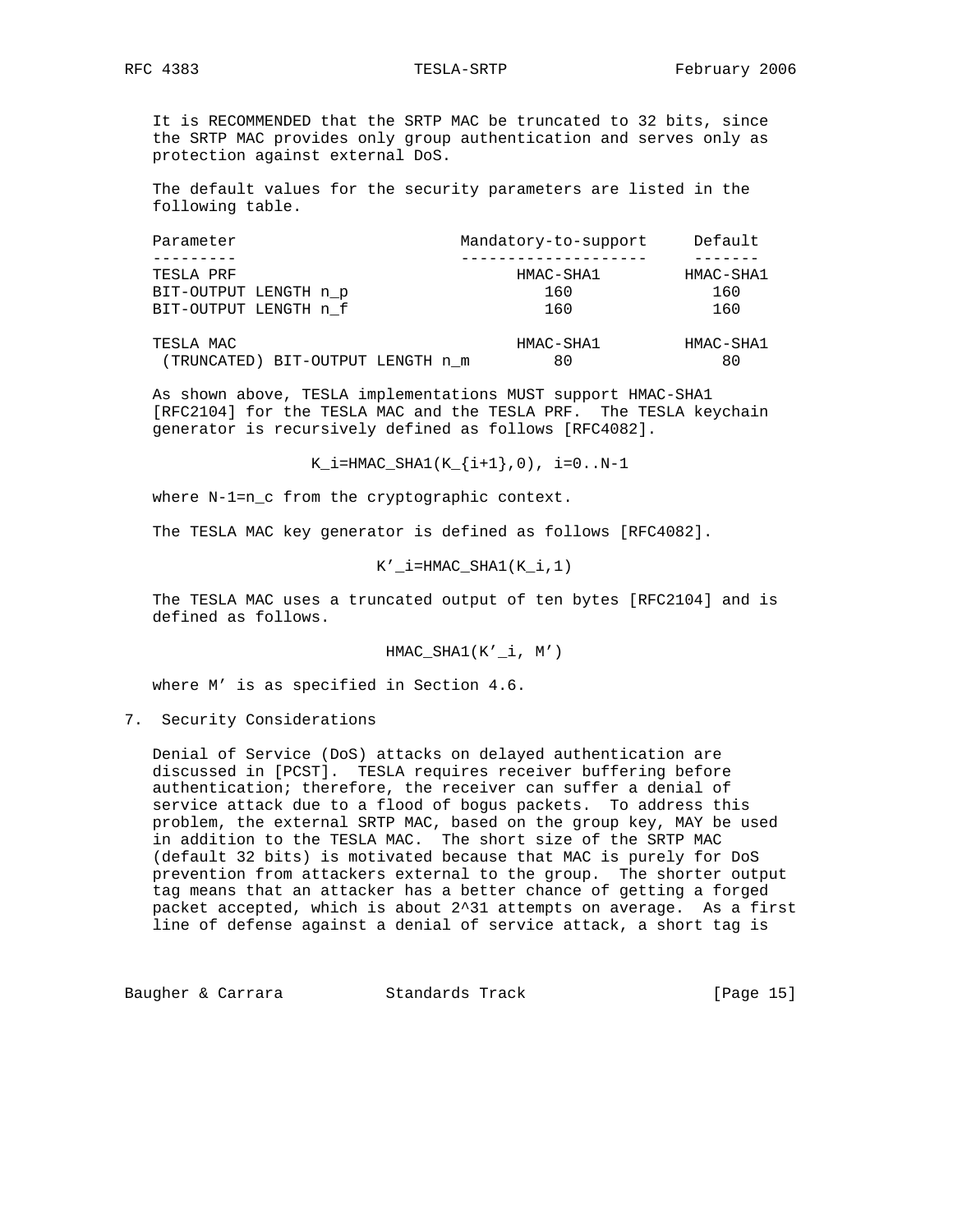probably adequate; a victim will likely have ample evidence that it is under attack before accepting a forged packet, which will subsequently fail the TESLA check. [RFC4082] describes other mechanisms that can be used to prevent DoS, in place of the external group-key MAC. If used, they need to be added as processing steps (following the guidelines of [RFC4082]).

 The use of TESLA in SRTP defined in this specification is subject to the security considerations discussed in the SRTP specification [RFC3711] and in the TESLA specification [RFC4082]. In particular, the TESLA security is dependent on the computation of the "safety condition" as defined in Section 3.5 of [RFC4082].

 SRTP TESLA depends on the effective security of the systems that perform bootstrapping (time synchronization) and key management. These systems are external to SRTP and are not considered in this specification.

 The length of the TESLA MAC is by default 80 bits. RFC 2104 requires the MAC length to be at least 80 bits and at least half the output size of the underlying hash function. The SHA-1 output size is 160 bits, so both of these requirements are met with the 80-bit MAC specified in this document. Note that IPsec implementations tend to use 96 bits for their MAC values to align the header with a 64-bit boundary. Both MAC sizes are well beyond the reach of current cryptanalytic techniques.

8. Acknowledgements

 The authors would like to thank Ran Canetti, Karl Norrman, Mats Naslund, Fredrik Lindholm, David McGrew, and Bob Briscoe for their valuable help.

Baugher & Carrara Standards Track [Page 16]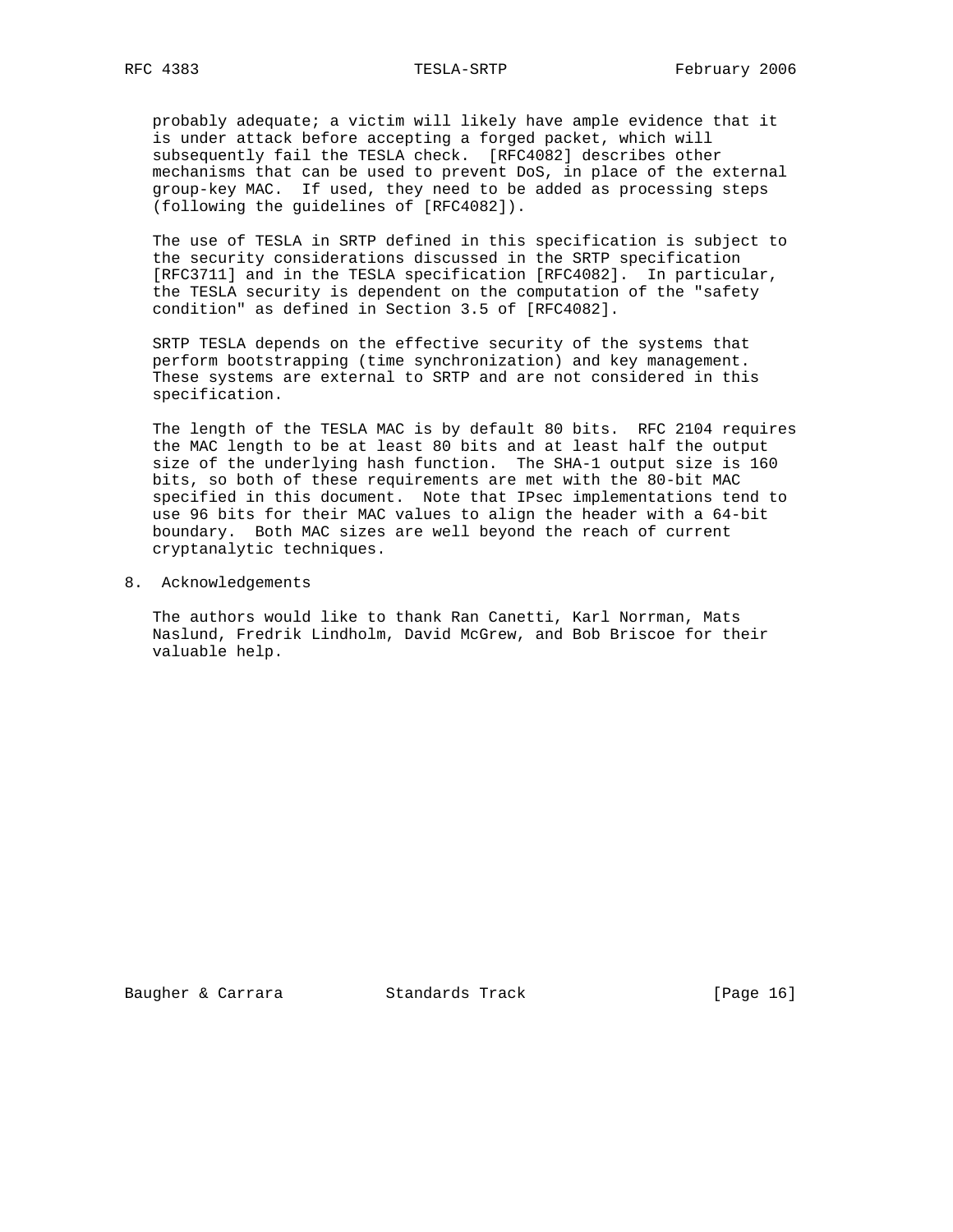## 9. References

- 9.1. Normative References
	- [RFC2104] Krawczyk, H., Bellare, M., and R. Canetti, "HMAC: Keyed- Hashing for Message Authentication", RFC 2104, February 1997.
	- [RFC2119] Bradner, S., "Key words for use in RFCs to Indicate Requirement Levels", BCP 14, RFC 2119, March 1997.
	- [RFC3711] Baugher, M., McGrew, D., Naslund, M., Carrara, E., and K. Norrman, "The Secure Real-time Transport Protocol (SRTP)", RFC 3711, March 2004.
	- [RFC4082] Perrig, A., Song, D., Canetti, R., Tygar, J., and B. Briscoe, "Timed Efficient Stream Loss-Tolerant Authentication (TESLA): Multicast Source Authentication Transform Introduction", RFC 4082, June 2005.
- 9.2. Informative References
	- [PCST] Perrig, A., Canetti, R., Song, D., Tygar, D., "Efficient and Secure Source Authentication for Multicast", in Proc. of Network and Distributed System Security Symposium NDSS 2001, pp. 35-46, 2001.
	- [RFC3547] Baugher, M., Weis, B., Hardjono, T., and H. Harney, "The Group Domain of Interpretation", RFC 3547, July 2003.
	- [RFC3830] Arkko, J., Carrara, E., Lindholm, F., Naslund, M., and K. Norrman, "MIKEY: Multimedia Internet KEYing", RFC 3830, August 2004.
	- [RFC4046] Baugher, M., Canetti, R., Dondeti, L., and F. Lindholm, "Multicast Security (MSEC) Group Key Management Architecture", RFC 4046, April 2005.

Baugher & Carrara Standards Track [Page 17]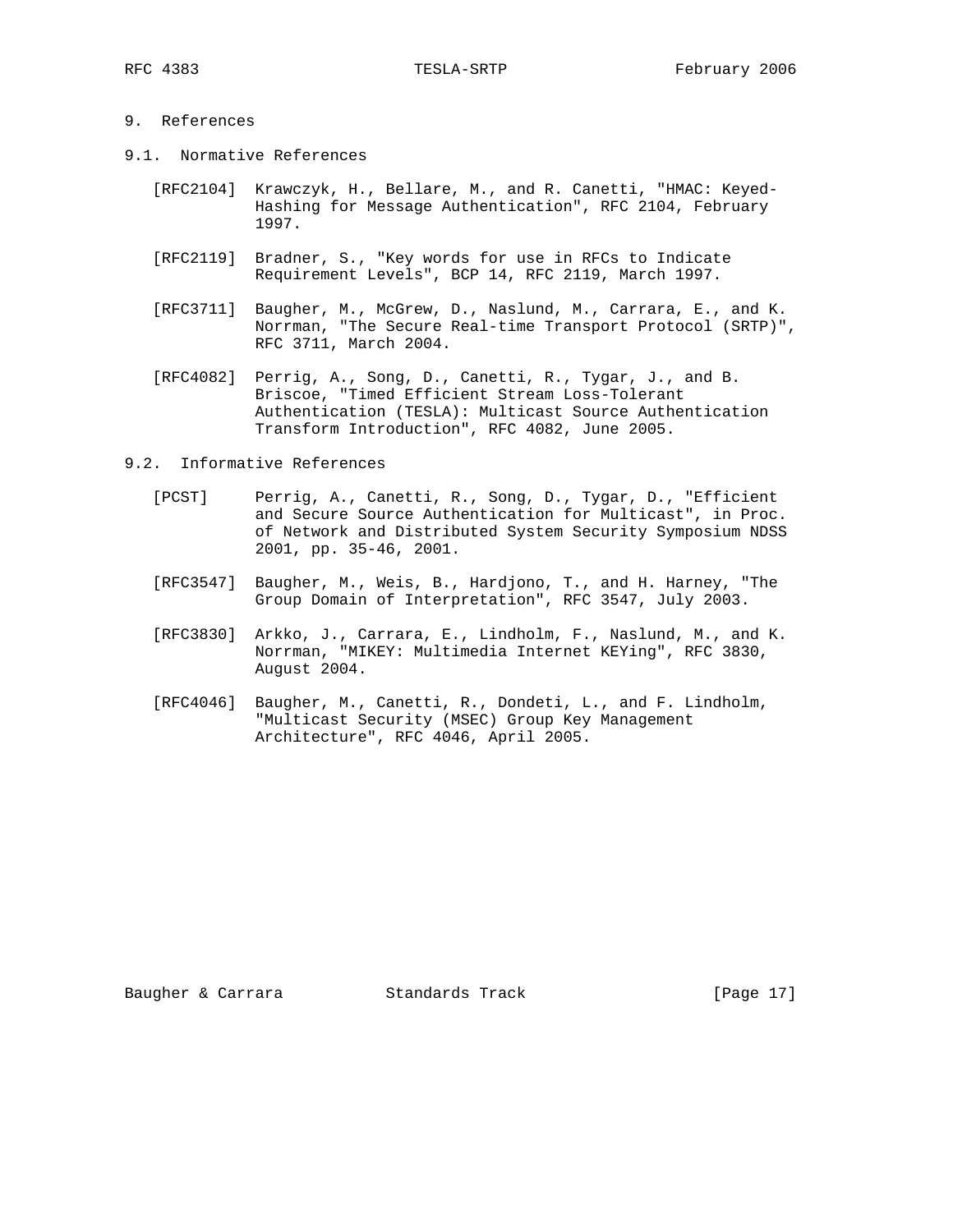Authors' Addresses

 Questions and comments should be directed to the authors and msec@ietf.org.

 Mark Baugher Cisco Systems, Inc. 5510 SW Orchid Street Portland, OR 97219 USA

 Phone: +1 408-853-4418 EMail: mbaugher@cisco.com

 Elisabetta Carrara Royal Institute of Technology Stockholm Sweden

EMail: carrara@kth.se